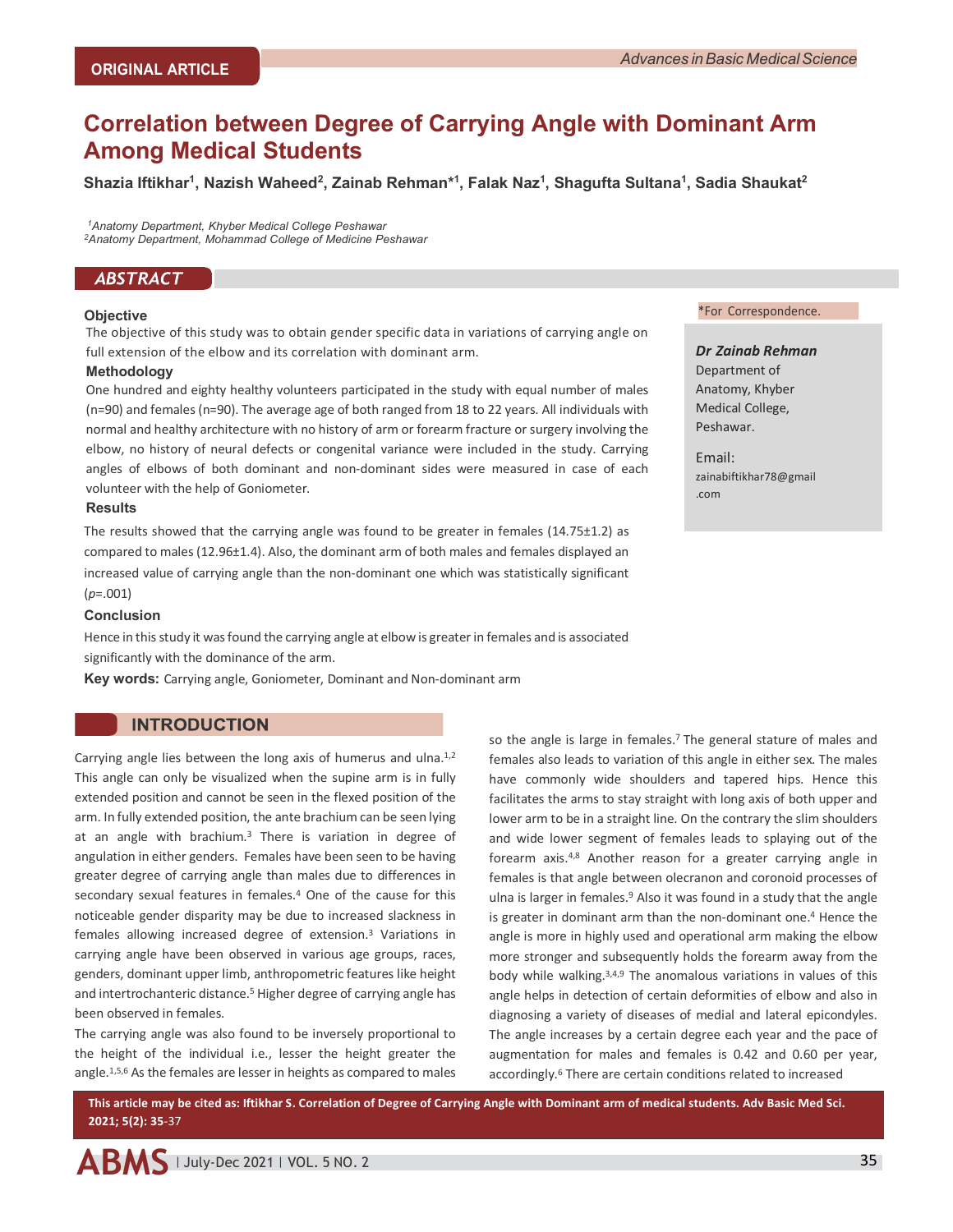carrying angle e.g., unstable elbow joint, painful elbow during exercise and if a person with increased carrying angle falls on an outstretched hand, he may suffer from dislocation of elbow and fracture of humerus. In addtion, the understanding of carrying angle is significant anthropologically for discrimination of sex in fragmentary leftovers of human body during autopsy. Various diseases of medial and lateral epicondyles may be diagnosed with the help of carrying angle.10-12

The objective of this study was to obtain gender specific data in variations of carrying angle on full extension of the elbow and its correlation with dominant arm.

## **METHODOLOGY**

The study was conducted at Khyber Medical College, Peshawar after taking ethical approval from Institutional Review Board. A total of 180 healthy volunteers among college students participated in the study. Both males and females participated in an equal number of 90 each. The age of both genders ranged from 18 to 22 years. An informed written consent was obtained from all volunteering students. The inclusion criteria were all students with normal and healthy architecture and with no history of fracture of arm or forearm involving the elbow, neuropathies, any congenital variance and history of any surgery involving the elbow.

Carrying angles of both dominant and non-dominant sides were measured in all the participants. Carrying angles of elbows of both arms were measured with the help of Goniometer. Before taking the reading, the volunteer was asked to stand in the anatomical position with arms fully extended in supine position. The goniometer was placed on the supinated upper arm along the midaxis of humerus and forearm with the arm in fully extended position. The measurement plate of goniometer was placed on the cubital fossa of the individual. The fixed arm of goniometer was positioned along the long axis of upper arm while the movable arm was placed along the long axis of forearm and the arrow pointed towards the angle to be noted. Carrying angles of elbows of both the arms were noted three times each side and the mean value of each was taken and all readings were transferred to the data sheet after which mean value of the whole data set was calculated and one sample t test was applied to calculate the p value.<sup>47,9</sup>

## **RESULTS**

Of the 180 individuals who participated in the study, half were females (90) while half were males (90). The results obtained showed significantly greater degrees of carrying angle in female subjects as compared to males. The carrying angle was significantly more in females (14.75±1.2) as compared to males (12.96±1.4). Also, the dominant arm of both males and females displayed increased value of carrying angle than the non-dominant one which was statistically significant (p=.001).

The mean values of carrying angles of dominant arm of females and those of males are mentioned in table 1. The *p* value for dominant



arm shows that carrying angle of dominant arm of females is significantly greater than dominant arm of males(*p*=.001). Hence the results show that females have significantly greater values of Carrying angle and also the dominant arms of both genders have greater Carrying angle.



**Figure 1** showing the mean values for carrying angles in both the genders

| СA     | <b>Dominant</b><br>arm | P value for<br><b>Dominant</b><br>arm | Non-<br>dominant<br>arm |
|--------|------------------------|---------------------------------------|-------------------------|
| Female | $14.75 \pm 1.2$        | 0.001                                 | 11.68±0.9               |
| Male   | 12.96±1.4              |                                       | $10.51 \pm 1.2$         |

**Table 1** Mean values of carrying angles of dominant arm of females and males

## **DISCUSSION**

The joint formed by alignment between humerus in upper arm and radius and ulna in forearm is called elbow joint. The arm in full extension can be seen deviated laterally as the bones forming elbow joint are not united. An angle can be seen between upper and forearm called carrying angle. This angle is slightly greater in females and the reason may be laxity of the ligaments and broader pelvis of females. This may lead to deviation of the forearm from the long axis of upper arm. $1,13$  The humerus trochlea is pulley shaped and its medial projection exceeds its lateral, hence projects to an inferior level and as a result the level facade of elbow joint is about 2cm below the inter-epicondylar line. The arm and the forearm are not in a straight line in humans but the elbow joint level is situated 2cm below the line joining the humerus epicondyles. The deviation is measured by the carrying angle. The internal trochlear rim of humerus is a crest which is deep towards the distal point than the anterior side. This leads to deviation of ulna in full extension of arm